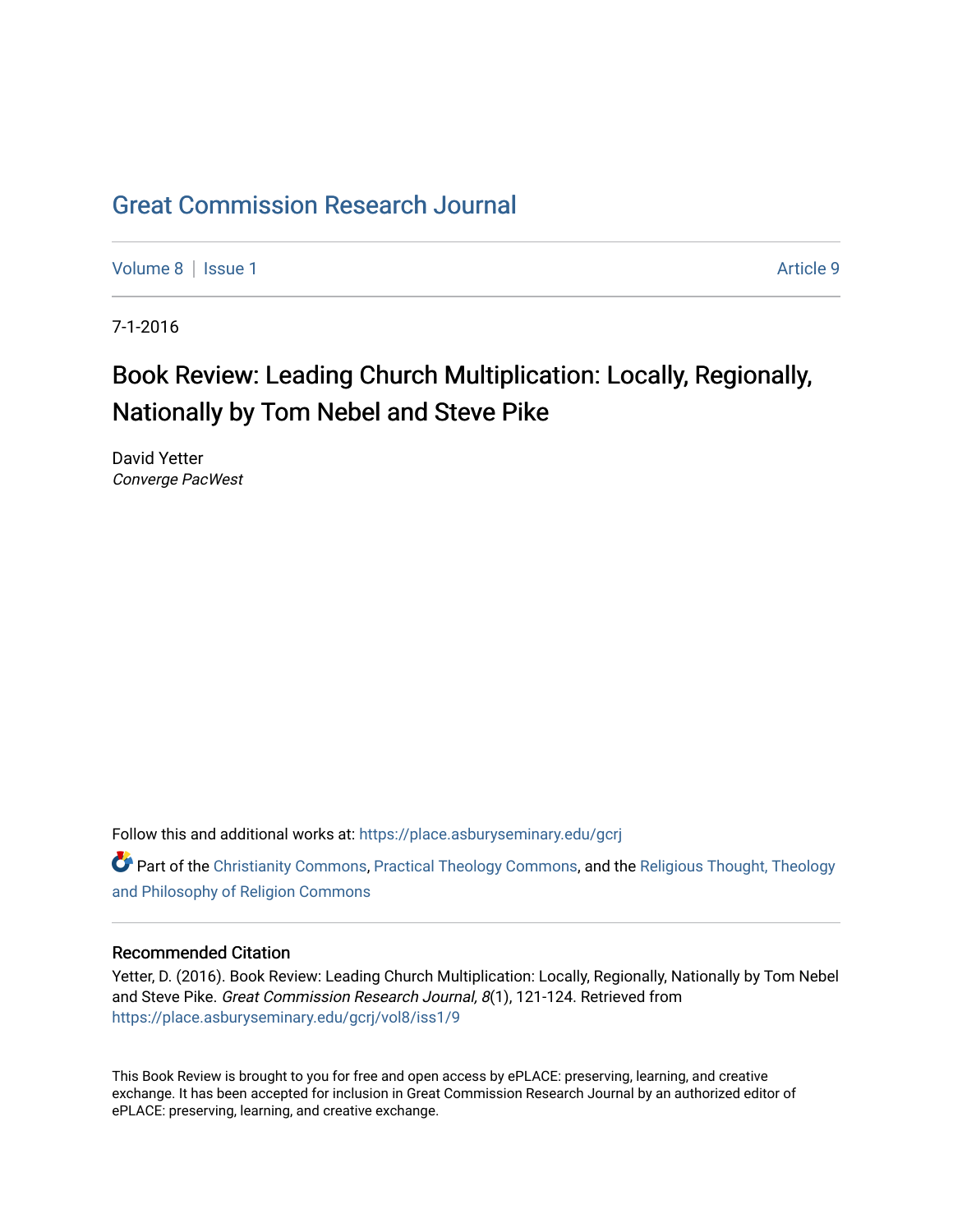#### **Vol . 8 • No. 1 • S u m m er 2 016 • 121–136**

### Book Reviews

Nebel, Tom and Steve Pike. *Leading Church Multiplication: Locally, Regionally, Nationally*. Saint Charles, IL: ChurchSmart Resources, 2014. 262 pp. \$20.00.

Reviewed by David Yetter, Executive Minister for Converge PacWest (formerly Northern California Baptist Conference). David received a B.S. in Christian Education from Biola University and an M.A. in Biblical Studies from Dallas Theological Seminary. His ministry career has included senior and associate pastorates in varied and diverse communities and churches in California and Texas. He gives his ministry energies to starting and strengthening Jesus-loving, gospel-sharing, life-giving, world-changing churches.

*Leading Church Multiplication* by Tom Nebel and Steve Pike is an abundantly practical handbook for church planting practitioners at different institutional levels. Though not an exhaustive guidebook on church planting, it is chock-full of wisdom garnered from frontline leaders who have helped propel church planting networks forward. They share helpfully and refreshingly from failures and successes.

Steve Pike founded, and for eight years directed, the Church Multiplication Network (CMN), which is the church planting arm of the Assemblies of God, USA. CMN helped plant more than 1,800 new congregations since its inception in 2008. Steve has planted, parented, and led church planting at the regional and national level. He and his wife are now leading The Urban Islands Project, a new urban church planting initiative.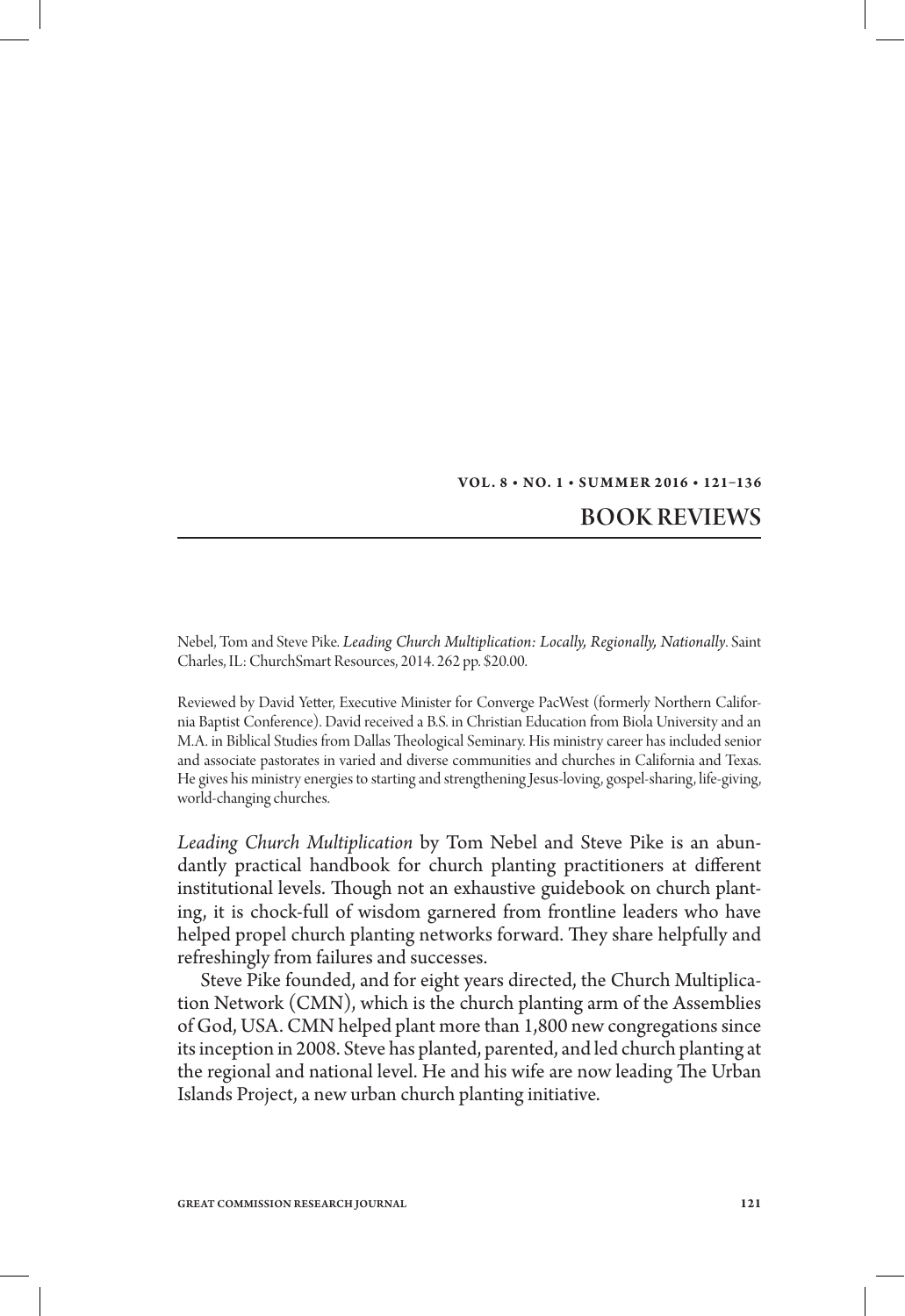Tom Nebel served as local church planter, regional director, and National Church Planting Director of Converge Worldwide. He assisted the start of nearly 800 new congregations. Tom is the author of *Big Dreams in Small Places, Church Planting Landmines,* and *Parent Church Landmines*. Tom continues to be a church planting consultant and provocateur.

*Leading Church Multiplication* addresses three parts of the church planting conversation: Part One, "Foundations for a Church Planting Culture"; Part Two, "Essential Systems and What to Do with Them"; and Part Three, "Leader Strategies, Landmines, and Booby Traps."

Part One covers eight areas of an organization's church planting culture. Nebel and Pike's gold standard model for church planting, and the only model fully discussed, is a partnership model. This model is well illustrated by the interstate highway system of the United States. "For the interstate system to succeed, each sphere of government had to do what it does best and let the other spheres do what they do best" (20). This gives way to "family planting," in which churches reproduce churches in partnership and with guidance and support from regional and national entities. It is touted as superior to "homeless plants," also known as parachute drops or "orphan plants," which are started by regional networks and then supported by churches (25–28). Racial bias in a denominational culture is confronted in Part One when Nebel applies Cornelius' story (Acts 10) to challenge organizational blinders (31–35). Further critical topics include intra-organizational communication; event-driven training, recruiting, and momentum generation; finding and focusing on vision and mission; and learning from church planting movements outside the United States  $(68 - 71)$ .

Church planting systems and implementation are tackled in Part Two. After imploring church planting leaders to ground all systems in God through prayer and spiritual expectancy, the meat and potatoes of Nebel and Pike's church planting systems are explained. Building a church planter farm system, identifying potential church planters, utilizing church planter quality controls, and funding planters and plants make up the core of the book. Most often, the recruiting process of many churches and denominations is their "weakest link" (112). The promotion of churches planting churches along with an assortment of suggestions, ideas, principles, and striking observations—"I have observed many churches with less than 200 attendees multiply very effectively" (161)—conclude Part Two.

Part Three explores leadership challenges and how to sidestep common mistakes to be a good steward of opportunities. For any who, like the authors, "don't like to repeat mistakes" (226), this part addresses a leader's personal health, the importance of operating with wisdom and according to the law, how to get the most value out of a workforce, the value of recording agreements on paper, and utilizing a scorecard for managing a potential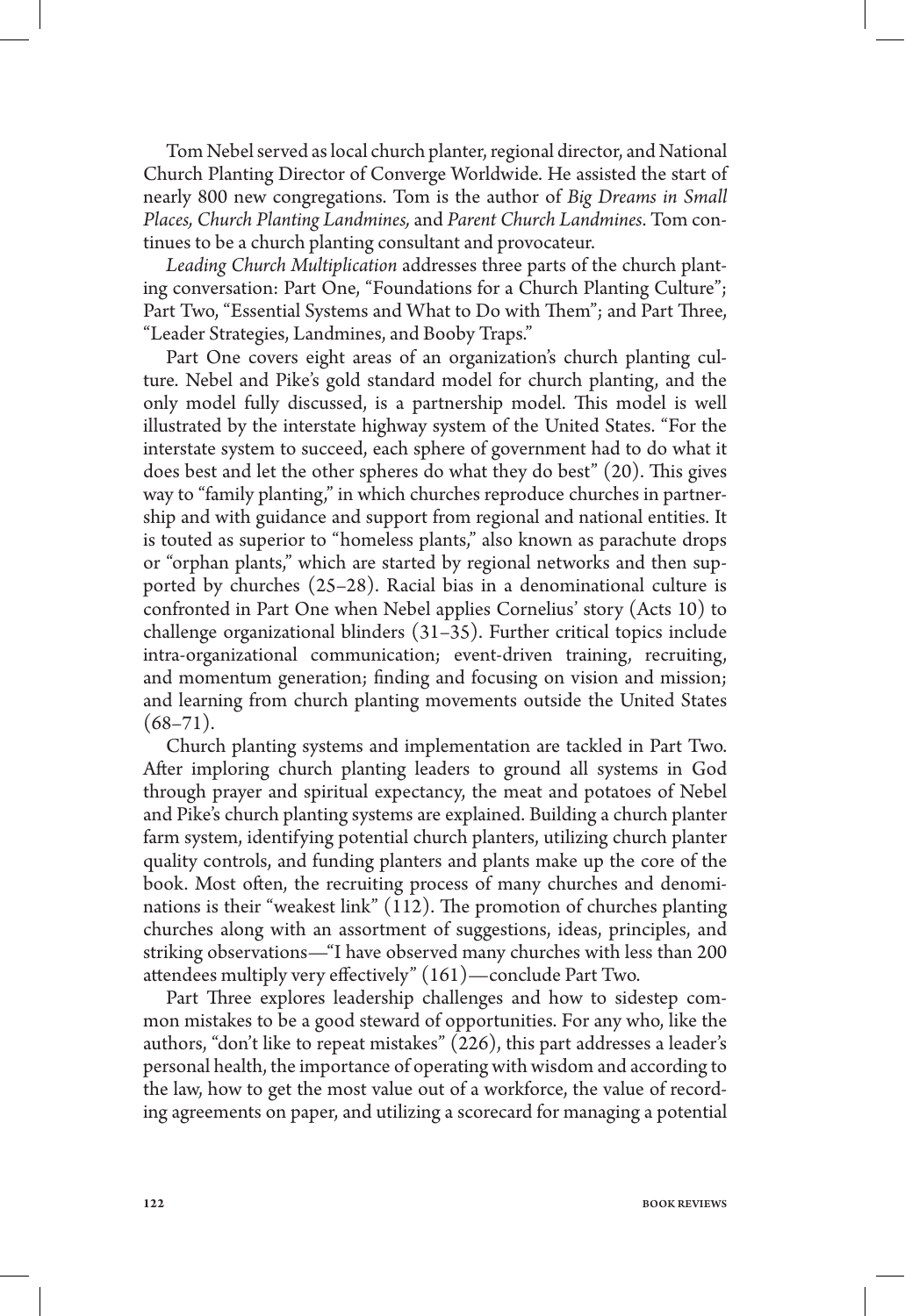planter's environmental risks. Intriguingly, the final chapter boasts a risk management tool that increases church planting success that also saves time and money (243, 249).

Unmistakably, drawing from an impressive depth of knowledge gained over several decades of experimentation, implementation, and collaboration with church planting world practitioners, Nebel and Pike wrote *Leading Church Multiplication* for church planting leaders and learners. Specifically, their audience is anyone "leading a church multiplication movement: locally, regionally, nationally" (12). As the title suggests, this is not targeting someone merely curious or new to church planting, nor is it well suited for church planters determined to work independent of a parent church or network. The intended message is that church planting is best done in partnership and "doesn't need to be complicated to be effective"  $(12).$ 

Reading like a how-to manual, the book spends next to no time offering philosophical or theological apologetics for church planting. Nor does it spend much time supporting suppositions, believing "there are books and articles and blogs and webinars and conferences and t-shirts to reinforce these" (131). The emphasis is "*how to* get started" (emphasis added, 131).

What the book lacks in answering why, it more than makes up for in addressing how. Nebel and Pike's strengths are undeniable and possibly unparalleled in chapters 11, 12, and 22. These rich, practical pages pack wisdom, warnings, and tools for engaging and evaluating potential planters: "These are time-tested drawings I've used hundreds of times," Nebel says of four napkin charts imploring pastors to consider planting for personal and kingdom-based benefit (126). The authors include relevant outlines, acrostics, and diagrams for planter assessment, coaching, and training: "As you learn [coaching] techniques, you'll be positioned to use this [WAIT] methodology in a variety of settings: at home, at work, in ministry… everywhere!" (137). They outline a risk assessment tool that increases planter success while decreasing risk, expense, and grief: "When I've shown this tool to denominational leaders, I've often said, 'I'm about to save you \$100,000'" (243). This eight-question tool purportedly raised the planting success rate from 80% to 90% in one denomination. These three chapters should be required reading for all church and denominational leaders as they build and evaluate church planting systems.

 Throughout the entire volume, church planting maxims abound, especially for the denominational leader. "Begin with the assumption that the people around you are trying to do the right thing for the right reason"  $(233)$ . "When coaching, try to have 75% of what comes out of your mouth in the form of a question" (138). "The bottom line when it comes to money and church planting is that money does not guarantee success" (144). "Plan and scale your structures and systems to exceed what you believe is needed